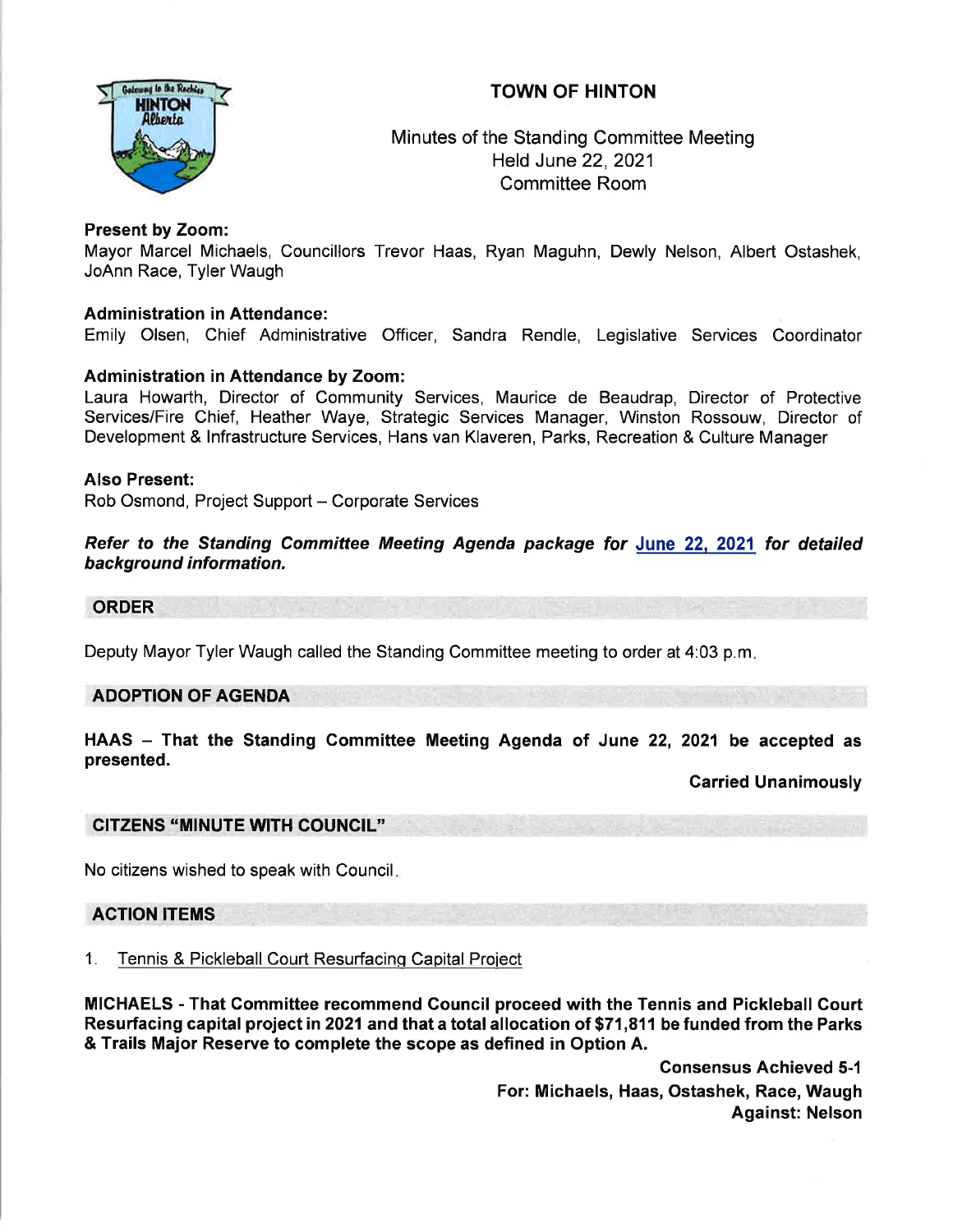### INFORMATION ITEMS

1. 2021 Civic Partnership Inventory Report

Councillor Maguhn joined the meeting at 4'.21 p.m

RACE - That Committee accept the 2021 Givic Partnership lnventory Report for information as amended.

Gonsensus Achieved 7-0

RACE - That Gommittee direct Administration to bring additional information regarding the Hinton Historical Society in conjunction with the Proposed Partnership Report.

> Consensus Achieved 5-2 For: Maguhn, Haas, Michaels, Ostashek, Race Against: Nelson, Waugh

MAGUHN - That Committee direct Administration to reach out to the Hinton Golf Society to clarify any upcoming invitations to board meeting.

> Defeated 3-4 For: Maguhn, Michaels, Race Against: Haas, Nelson, Ostashek, Waugh

#### REPORTING

- 1 Counci
	- $\bullet$  Reporting
	- Urgent Matters a

NELSON - That Gommittee direct the Mayor to schedule a meeting with Minister Wilkinson regarding thermal coal to express the impact of the recent political decision on our Community. Gonsensus Achieved 7-0

- 2. Chief Administrative Officer Status Report
	- . Reporting
	- e Status Report
	- . Action Pending List
- 3. Legislative Services Update
- 4. Executive Assistant Logistics lnformation

### CLOSED SESSION

1. Mutual Performance Discussion (Section 24 of FOIP)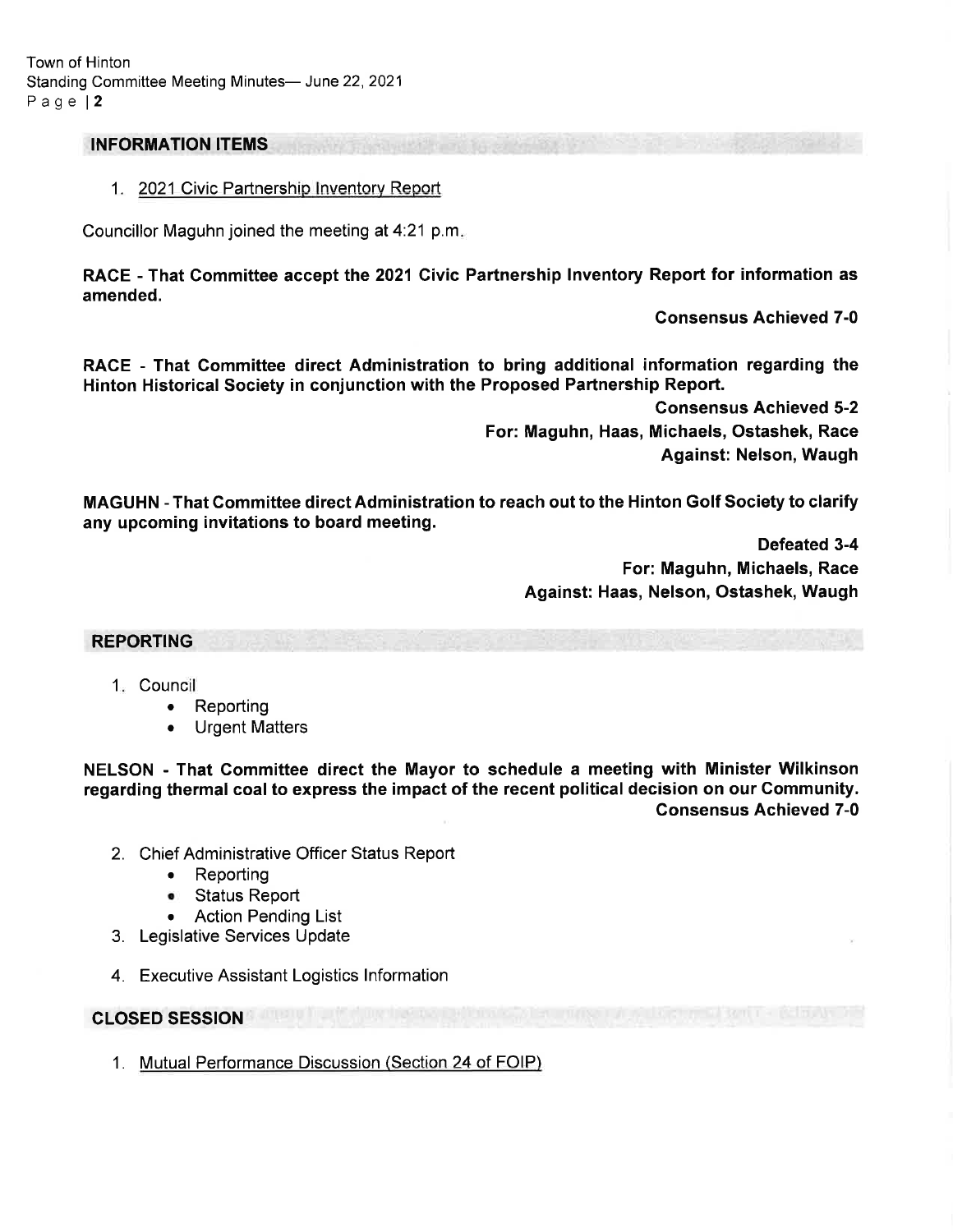Town of Hinton Standing Committee Meeting Minutes- June 22, 2021 Page | 3

> HAAS - That Committee postpone the Glosed Session to a future meeting of Gouncil on or before July 13, 2021.

> > Defeated 3-4 For: Haas, Nelson , Waugh Against: Michaels, Maguhn, Ostashek, Race

MAGUHN - That Committee go into Closed Session at 5:35 p.m.

Gonsensus Achieved 7-0

OSTASHEK - That Committee come out of Closed Session at 7:02 p.m.

Consensus Achieved 7-0

MAGUHN - That Committee direct Administration to bring forward a report with policy regarding an lndigenous people's traditional lands acknowledgement for the Town of Hinton at a meeting in August 2021.

Consensus Achieved 7-0

### ADJOURNMENT

NELSON - That the Standing Committee meeting adjourn at 7:12 p.m.

Carried Unanimously

Deputy Mayor

Legislative Services Coordinator